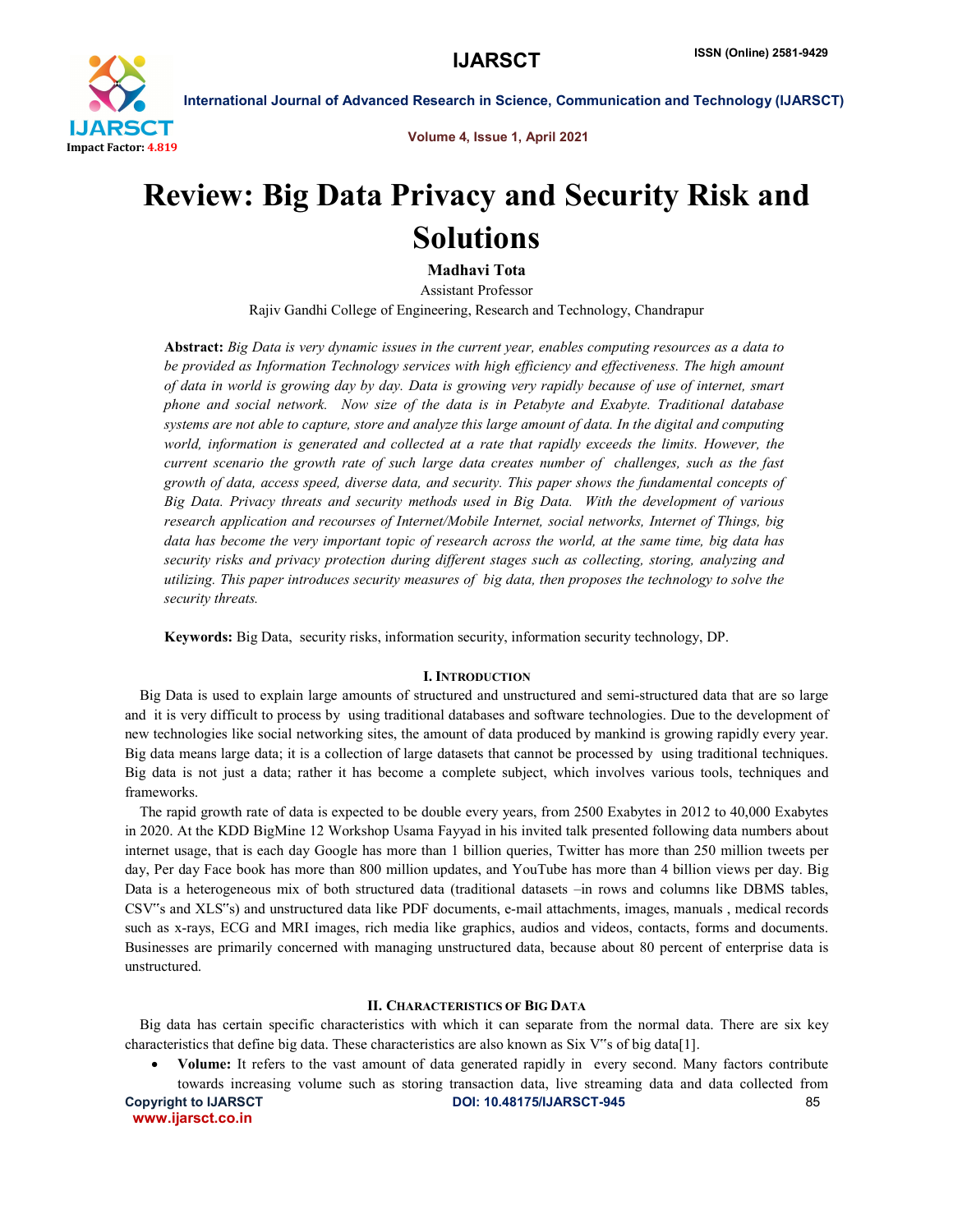

#### Volume 4, Issue 1, April 2021

sensors, human interaction on systems like social media etc. Latest big data tools use distributed system so that it can store and analyse data across databases that are dotted around anywhere in the world. The quantity of data generated is not in terabytes but in Petabyte or zettabytes.

- Variety: Variety Refers to the different type of data that is being stored. Today data comes in different types of formats from different sources. With the invention of sensors, smart devices and social media technologies, data is being generated in countless forms, including text, web data, tweets, sensor data, audio, video, click streams, log files and more. There are three categories on the variety of data, structured data (relational databases), semi-structured data (xml data) and unstructured data (text and multimedia contents).
- Velocity: It means how fast the data is being produced and how fast the data needs to be processed to meet the demand. It refers to the speed at which new data is generated and the speed at which data moves around. Like by using social media messages are going viral within seconds. New Technology allows us now to analyze the data while it is being generated known as in-memory analytics, without storing it into databases.
- Veracity: It refers to the level of reliability associated with certain types of data. Veracity means data uncertainty and unpredictability. The requirement for high data quality is an important Big Data has big challenge, but even the best data cleansing methods cannot purify the inherent unpredictability of some data, like the weather, the economy, or a customer's buying decisions.
- Value: Every data is important and carries Value. Good information may be hidden in unstructured nontraditional data. The challenge is identifying what is valuable and then transforming and extracting that data for analysis.
- Variablity: It refers to the messiness, inconsistency or trustworthiness of the data. With many forms of big data quality and accuracy are less controllable but technology now allows us to work with this type of data. In addition to the increasing velocities and varieties of data, data flows can be highly inconsistent.



Figure 2.1: Important characteristics of Big Data

# III. BIG DATA SECURITY THREATS

 Security issues and the value brought by big data become very challenging task for reseachers. Compared with the traditional information security issues, the challenge for big data security is mainly reflected in the following aspects [3].

# 3.1. Big Data Increase the Risk of Privacy Leakage

Copyright to IJARSCT DOI: 10.48175/IJARSCT-945 86 www.ijarsct.co.in The collection of big data definitely increases the risk of leakage of user privacy. Because it contains a large number of user information in the data, the development and utilization of big data is very easy to release the privacy of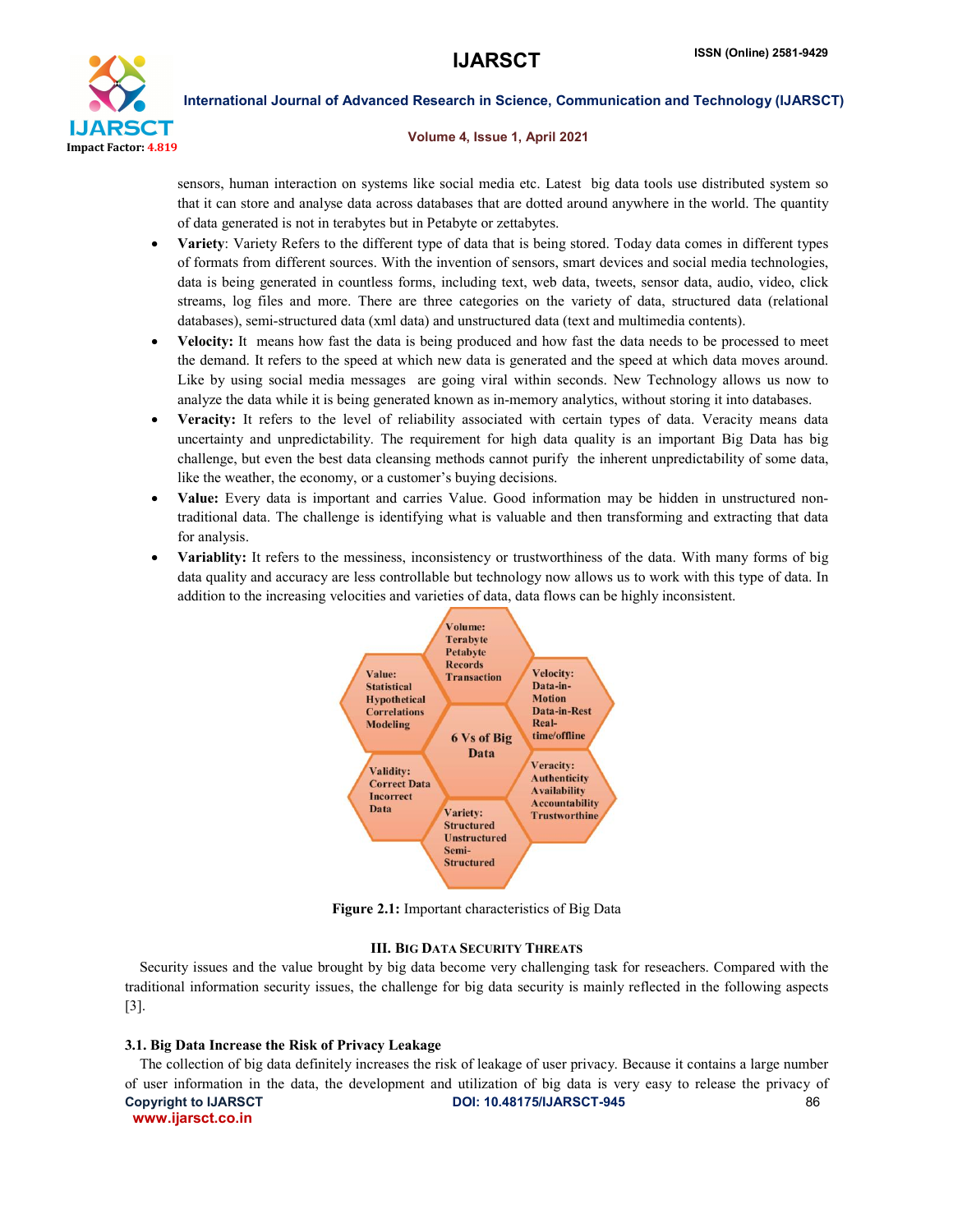

#### Volume 4, Issue 1, April 2021

citizens, the technical threshold is greatly reduced. The privacy of citizens will be used and sold poisonously. The cause of information leakage is various, it can be summarized as follows:

- 1. The abuse of data leads to the privacy leakage Big data relates to several areas and departments, and relates to data collecting, storing, processing, analyzing, reporting and other processes, in this process, if the abuse of data will cause privacy leakage. For example, internal staff of data centre do not abide by the professional ethics, abuse their functions and powers, release the data of the sensitive department, persons and events to the public, resulted in privacy leakage. When big data is shared among multiple relational departments, this should be also a cause of privacy leakage. Data has a life cycle, at the end of its life cycle, if it does not be effectively destroyed, sniffer can get the data by social engineering, results in privacy leakage.
- 2. Analysis and use of data causes privacy leakage One of the distinctive features of big data is a huge amount of data, the diversity of data source. When analyzing the data, data from different sources are integrated, it may get an unexpected result which can't be got from a single data source. A classic case of privacy leakage in big data environment and mailed for business . All these are obtained from the analysis of the sales records.

# 3.2. Big Data Becomes the Carrier of Advanced Persistent Threat

 APT is a kind of advanced persistent threat, It's a long time of the attack, the attack process is complex and difficult to find. The main features of APT is that the space to attack is very wide, long duration, single point concealment ability is very strong. Traditional protection policies are unable to detect hacker attacks behind big data. Traditional threat detection is based on a real-time feature matching detection on a single point, but APT is an ongoing process, without obvious feature to be detected in real-time, so it can't be detected in real time. Meanwhile, APT code hidden in big data is also difficult to find. In addition, an attacker can also use social network and system vulnerabilities to attack. Hackers can use big data to expand the attack effect, this is mainly reflected in three aspects:

- 1. Hackers can launch a botnet attack using big data server, they may control millions of puppet machine and attack, a single point attack has not such aggressively.
- 2. Hackers can enlarge attack effect by controlling the key nodes;
- 3. Hackers can hide data for attacking in large data, which makes difficulty to analysis of security vendors. Any misguiding hacker set, will lead to deviation from the proper direction of safety monitoring.

# 3.3. Big Data Is Not Necessarily Credible

 Because big data is original, the general view is that the big data is true and reliable. In fact, this is not necessarily true, as people can't always believe their eyes. An important factor affecting the credibility of big data is the correct level of data, If the data comes from the real and reliable production processes, then these data is credible, but if these data is created for a special purpose, so these data is false, because incorrect data will lead to erroneous conclusions . For example, in some review sites, the real reviews information and bogus reviews mixed together, the user is difficult to distinguish between true and false, and sometimes make wrong judgments based on false reviews, to choose inferior products and services. Another factor is the gradual distortion in the data dissemination. Data collection process under manual intervention may introduce errors, data distortion due to errors and deviations, and it ultimately affects the accuracy of the results of data analysis.

# 3.4. How to Achieve Access Control for Big Data

 Access control is an effective and important method to realize data controlled sharing, it is divided into different access control, mandatory access control and role-based access control. While in big data environment, it is difficult to preset the role, to realize the role and to predict the actual authority of each role. Discretionary access control is unable to meet the diversity of the permissions due to the diversity of users, mandatory access control is unable to meet the dynamics of authority, role-based access control is not able to effectively match the role and the corresponding permissions. Therefore, a new security access control mechanisms must be adopted to protect data in big data environment.

www.ijarsct.co.in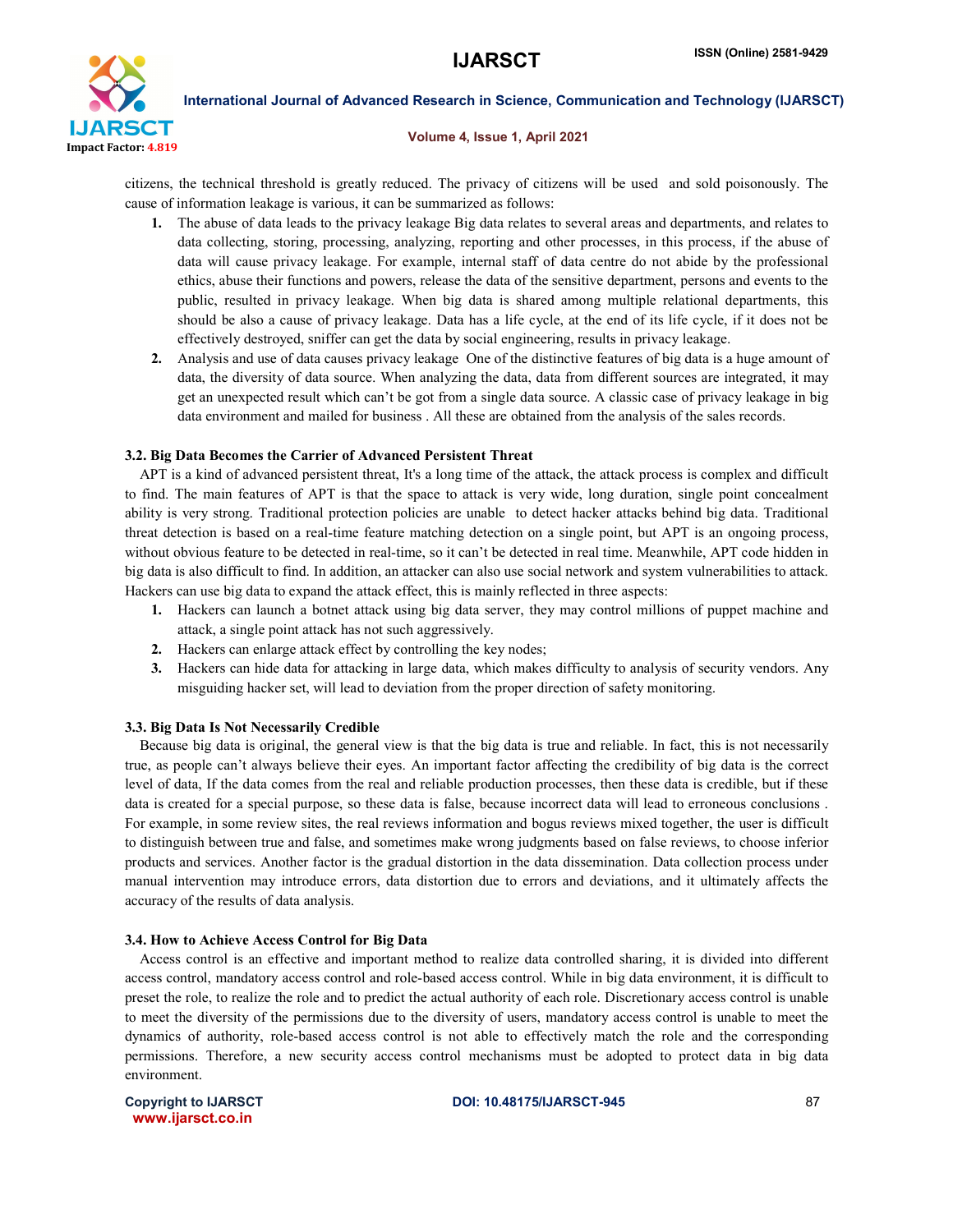

# Volume 4, Issue 1, April 2021

# IV. BIG DATA SECURITY CHALLENGES

Challenges are not limited to only one platforms. They also affect the cloud. The list below reviews the four most common challenges of big data on-premises and in the cloud[2][5].

# 4.1 Distributed Data

 Many big data frameworks divides data processing tasks throughout many systems for faster analysis. Hadoop, for example, is a popular open-source framework for distributed data processing and storage. Hadoop was originally designed without any security in mind. Cybercriminals can force the MapReduce mapper to show incorrect lists of values or key pairs, making the MapReduce process worthless. Distributed processing may reduce the workload on a system, but at the same time more systems mean more security issues.

## 4.2 Endpoint Vulnerabilities

 Cybercriminals can change and manipulate data on endpoint devices and transfer the false data. Security solutions that analyze logs from endpoints need to validate the authenticity of those endpoints. For example, hackers can access manufacturing systems that use sensors to detect malfunctions in the processes. After gaining access, hackers make the sensors show fake results. Challenges like that are usually solved with fraud detection technologies.

## 4.3 Data Mining Solutions

 Data mining is the heart of many big data environments. Data mining tools find patterns in unstructured data. The problem is that data often contains personal and financial information. For that reason, companies need to add extra security layers to protect against external and internal threats.

#### 4.4 Access Controls

 Companies need to restrict access to sensitive data like medical records that include personal information. But people that do not have access permission, such as medical researchers, still need to use this data. The solution in many organizations is to grant granular access. This means that individuals can access and see only the information they need to see. The aspects of Infrastructure Security, Data Privacy, Data Management and, Integrity and Reactive Security. Each of these aspects faces the following security challenges are [4] :

#### 4.4.1 Infrastructure Security

- 1. Secure Distributed Processing of Data
- 2. Security Best Actions for Non-Relational Data-Bases

#### 4.4.2 Data Privacy

- 1. Data Analysis through Data Mining Preserving Data Privacy
- 2. Cryptographic Solutions for Data Security
- 3. Granular Access Control

#### 4.4.3 Data Management and Integrity

- 1. Secure Data Storage and Transaction Logs
- 2. Granular Audits
- 3. Data Provenance
- 4. Reactive Security
- 5. End-to-End Filtering & Validation
- 6. Supervising the Security Level in Real-Time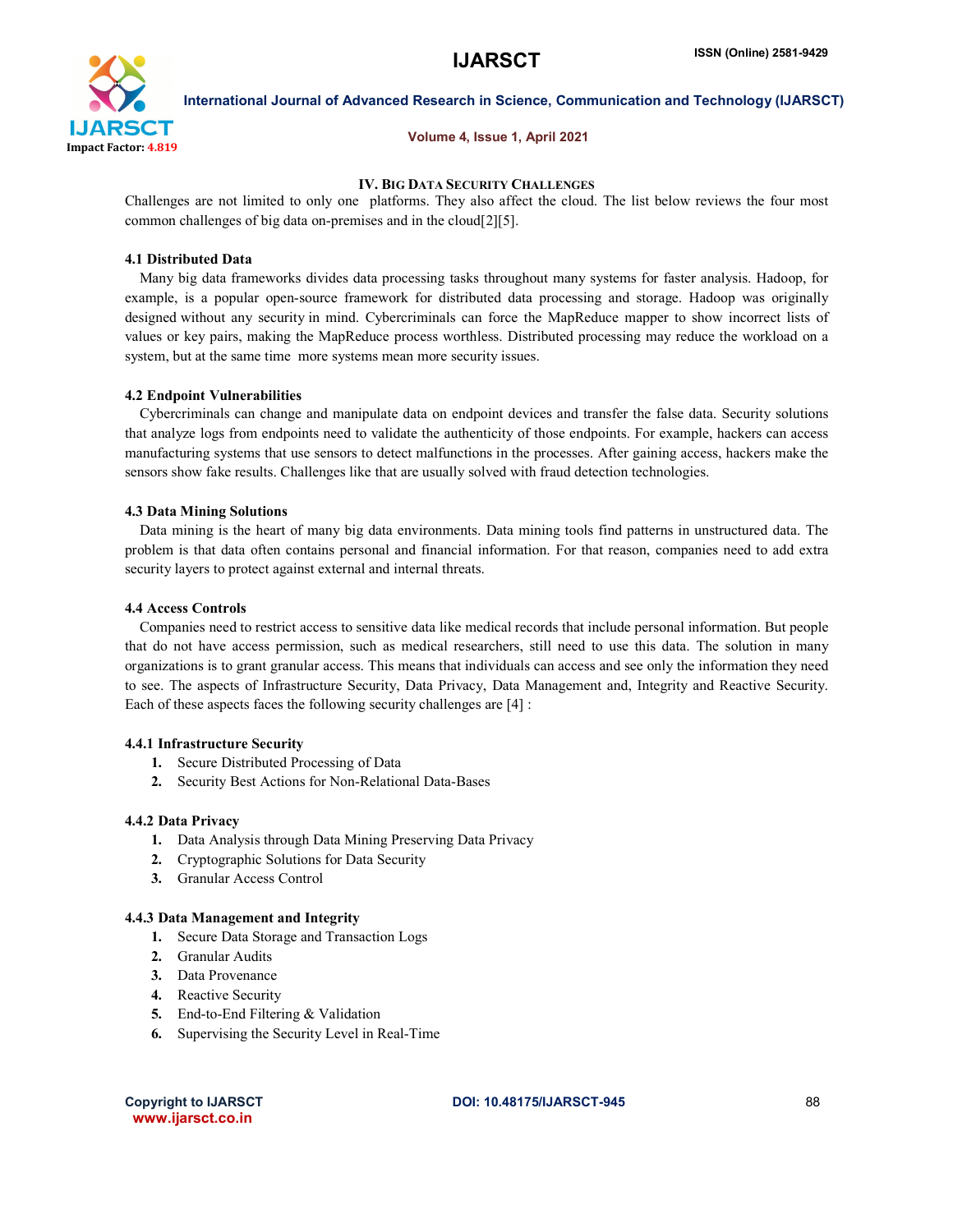

Volume 4, Issue 1, April 2021

International Journal of Advanced Research in Science, Communication and Technology (IJARSCT)

# V. SECURITY TECHNOLOGY IN BIG DATA

 For the security issues of big data, need to address the security issues of big data from the following points: data privacy protection technology; data integrity and trusted technology; access control technology [9].

# 5.1. Data Privacy Protection Technology

 To protect the privacy of big data, even if the data with privacy leak, the attacker can't obtain the effective value of data. It can use data encryption and Data anonymity technology.

- 1. Data Encryption Technology: Data encryption technology is an important means to protect data confidentiality, it safeguards the confidentiality of the data, but it cut down the performance of the system at the same time. The data processing ability of big data system is fast and efficient, which can satisfy the requirements of the hardware and software required for encryption. So the homomorphic encryption has become a research hotspot in data privacy protection. The homomorphic encryption is a model for the calculation of the cipher text, avoiding the encryption and decryption in the unreliable environment, and directly operation on the cipher text. Which is equivalent to the procedure of processing the data after decryption, then encrypting it. Homomorphic encryption is still in the exploratory stage, the algorithm is immature, low efficiency, and there is a certain distance away from practical application.
- 2. Data Anonymity Technology: Data anonymity is another important technology for privacy protection, Even if the attacker gets the data that contains the privacy, he can't get the original exact data, because the value of the key field is hidden. However, in the background of big data, the attacker can obtain data from multiple sources, then associate the data from one source with another source, then will find the original meaning of the hidden data.
- 3. Generalization Technology: The third technology of privacy protection is generalization technology, which is to generalize the original data, so that the data is fuzzy, so as to achieve the purpose of privacy protection. For example: I live in 3-13-2 No. 187 Guangyuanli Lane Xuanwu District Beijing. This address is very detailed, now we change the address to the city of Beijing, so that the value of address has become vague, so as to achieve the purpose of privacy protection.

# 5.2. Access Control Technology

 Big data contains a wealth of information resources, all professions and trades have great demand of the data, so we must manage access rights of big data carefully. Access control is an effective means to achieve controlled sharing of data, but in big data environment, the number of users is huge, the authority is complex, and a new technology must be adopted to realize the controlled sharing of data.

1. Role Mining Role-based access control (RBAC) is an access control model used widely. By assigning roles to users, roles related to permissions set, to achieve user authorization, to simplify rights management, in order to achieve privacy protection. In the early, RBAC rights management applied "top-down" mode: According to the enterprise's position to establish roles, When applied to big data scene, the researchers began to focus on "bottom-up" mode, that is based on the existing "Users - Object" authorization, design algorithms automatically extract and optimization of roles, called role mining. In the big data scene, using role mining techniques, roles can be automatically generated based on the user's access records, efficiently provide personalized data services for mass users. It can also be used to detect potentially dangerous that user's behavior deviates from the daily behavior. But role mining technology are based on the exact, closed data set, when applied to big data scene, we need to solve the special problems: the dynamic changes and the quality of the data set is not higher.

# VI. PRIVACY PRESERVING TECHNIQUES IN BIG DATA ENVIRONMENT

 Some methods for privacy preserving in big data is described here. These methods being used traditionally provide privacy to a certain amount but their disadvantages led to the advent of newer methods[6].

www.ijarsct.co.in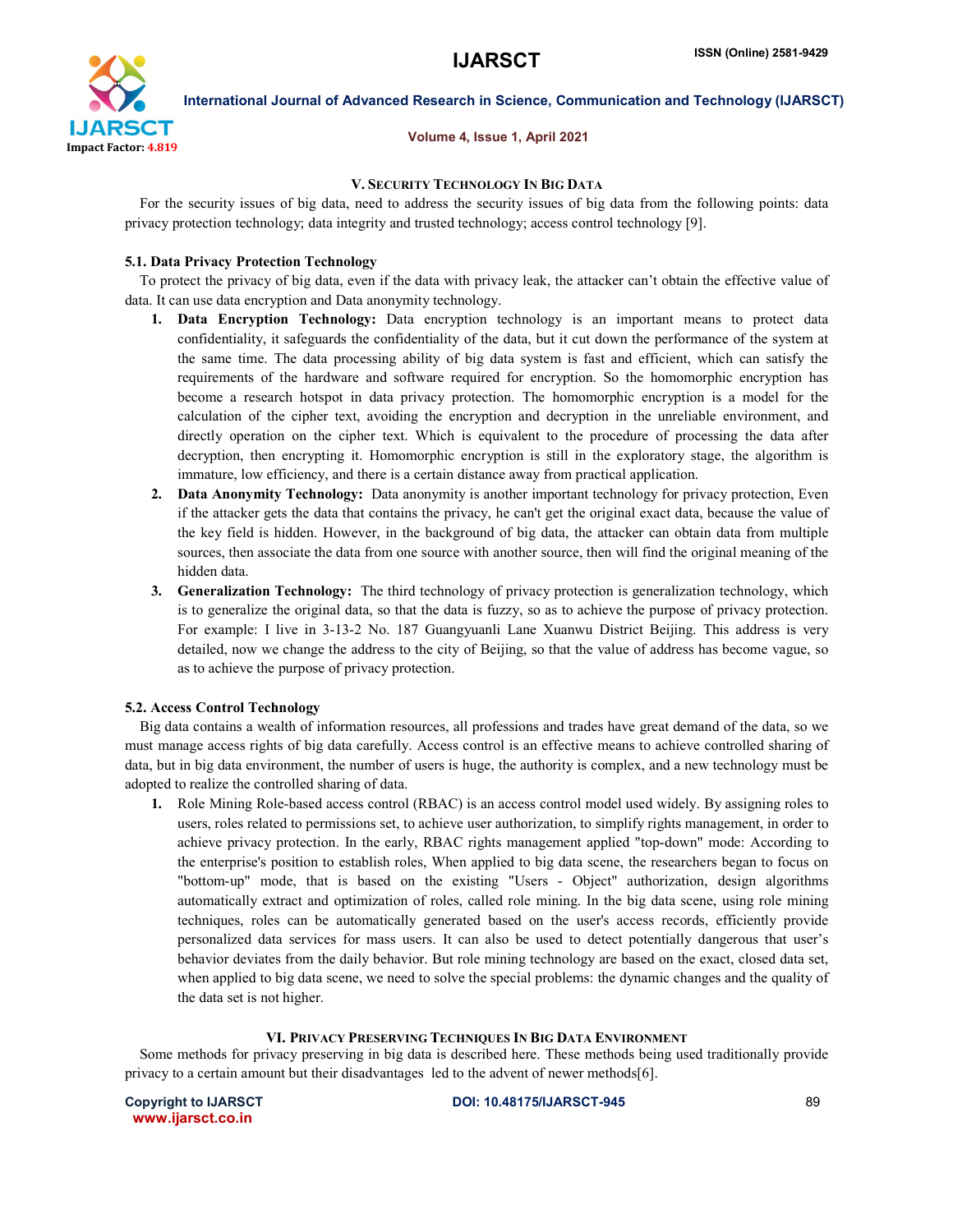

#### Volume 4, Issue 1, April 2021

# 6.1 De‑identification

 De-identification [9, 10] is a traditional technique for privacy-preserving data mining, where in order to protect individual privacy, data should be first sanitized with generalization (replacing quasi- identifiers with less particular but semantically consistent values) and suppression (not releasing some values at all) before the release for data mining.

Mitigate the threats from re-identification; the concepts of k-anonymity  $[2, 1, 3]$ , l-diversity  $[10, 11, 13]$  and tcloseness [9, 3] have been introduced to enhance traditional privacy-preserving data mining. De-identification is a crucial tool in privacy protection, and can be migrated to privacy preserving big data analytics. Nonetheless, as an attacker can possibly get more external information assistance for de-identification in the big data, we have to be aware that big data can also increase the risk of re-identification. As a result, de-identification is not sufficient for protecting big data privacy.

- Privacy-preserving big data analytics is still challenging due to either the issues of flexibility along with effectiveness or the de-identification risks.
- De-identification is more feasible for privacy-preserving big data analytics if develop efficient privacypreserving algorithms to help mitigate the risk of re-identification. There are three -privacy-preserving methods of De-identification, namely, K-anonymity, L-diversity and T-closeness. There are some common terms used in the privacy field of these methods:
- Identifier attributes include information that uniquely and directly distinguish individuals such as full name, driver license, social security number.
- Quasi-identifier attributes means a set of information, for example, gender, age, date of birth, zip code. That can be combined with other external data in order to re-identify individuals.
- Sensitive attributes are private and personal information. Examples include, sickness, salary, etc.
- Insensitive attributes are the general and the innocuous information.
- Equivalence classes are sets of all records that consists of the same values on the quasi-identifiers.

#### 6.2 K-anonymity

 A release of data is said to have the k-anonymity [9, 3] property if the information for each person contained in the release cannot be perceived from at least k-1 individuals whose information show up in the release. In the context of kanonymization problems, a database is a table which consists of n rows and m columns, where each row of the table represents a record relating to a particular individual from a populace and the entries in the different rows need not be unique. The values in the different columns are the values of attributes connected with the members of the population. There are six attributes along with ten records in this data. There are two regular techniques for accomplishing kanonymity for some value of k.

 On the positive side, it will present a greedy O(k log k)-approximation algorithm for optimal k-anonymity via suppression of entries. The complexity of rendering relations of private records k-anonymous, while minimizing the amount of information that is not released and simultaneously ensure the anonymity of individuals up to a group of size k, and withhold a minimum amount of information to achieve this privacy level and this optimization problem is NPhard. In general, a further restriction of the problem where attributes are suppressed instead of individual entries is also NP hard [5]. Therefore we move towards L-diversity strategy of data anonymization.

## 6.3 L-diversity

Copyright to IJARSCT DOI: 10.48175/IJARSCT-945 90 www.ijarsct.co.in It is a form of group based anonymization that is utilized to safeguard privacy in data sets by reducing the granularity of data representation. This decrease is a trade-off that results outcomes in some loss of viability of data management or mining algorithms for gaining some privacy. The l-diversity model (Distinct, Entropy, Recursive) [9, 1, 4] is an extension of the k-anonymity model which diminishes the granularity of data representation utilizing methods including generalization and suppression in a way that any given record maps onto at least k different records in the data. The l-diversity model handles a few of the weaknesses in the k-anonymity model in which protected identities to the level of k-individuals is not equal to protecting the corresponding sensitive values that were generalized or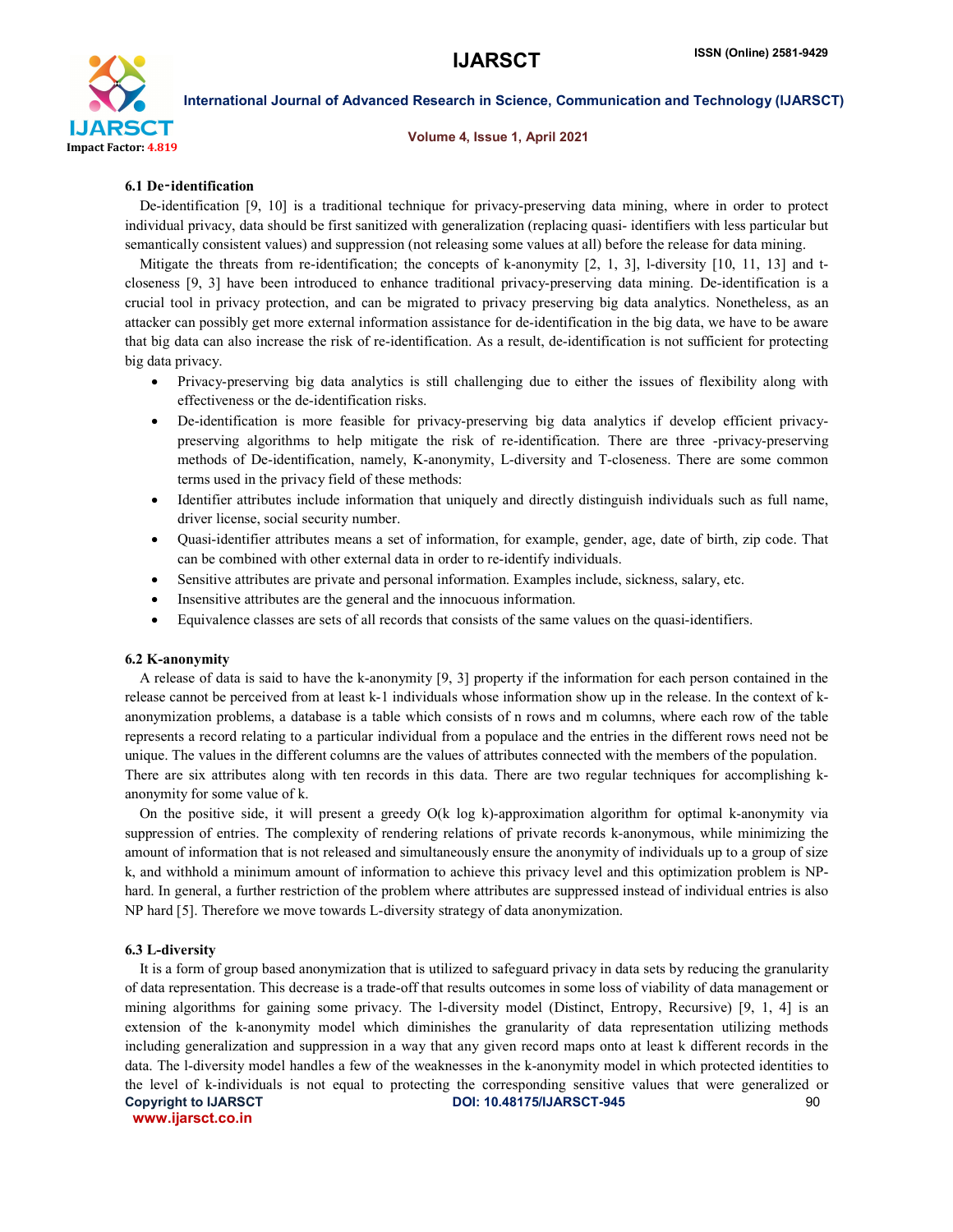

#### Volume 4, Issue 1, April 2021

suppressed, particularly when the sensitive values in a group exhibit homogeneity. The l-diversity model includes the promotion of intra-group diversity for sensitive values in the anonymization mechanism. The problem with this method is that it depends upon the range of sensitive attribute. If want to make data L-diverse though sensitive attribute has not as much as different values, fictitious data to be inserted. This fictitious data will improve the security but may result in problems amid analysis. Also L-diversity method is subject to skewness and similarity attack [4] and thus can't prevent attribute disclosure.

# 6.4 T-closeness

 It is a further improvement of l-diversity group based anonymization that is used to preserve privacy in data sets by decreasing the granularity of a data representation. This reduction is a trade-off that results in some loss of adequacy of data management or mining algorithms in order to gain some privacy. The t-closeness model(Equal/Hierarchical distance) [9, 3] extends the l-diversity model by treating the values of an attribute distinctly by taking into account the distribution of data values for that attribute. An equivalence class is said to have t-closeness if the distance between the conveyance of a sensitive attribute in this class and the distribution of the attribute in the whole table is less than a threshold t[14].

## Comparative Analysis of De-Identification Privacy Methods:

 Advanced data analytics can extricate valuable information from big data but at the same time it poses a big risk to the users' privacy [12]. There have been numerous proposed approaches to preserve privacy before, during, and after analytics process on the big data. This paper discusses three privacy methods such as K-anonymity, L-diversity, and Tcloseness. As consumer's data continues to grow rapidly and technologies are unremittingly improving, the trade-off between privacy breaching and preserving will turn out to be more intense.

# 6.6 HybrEx

 Hybrid execution model [7] is a model for confidentiality and privacy in cloud computing. It executes public clouds only for operations which are safe while integrating an organization's private cloud, i.e., it utilizes public clouds only for non-sensitive data and computation of an organization classified as public, whereas for an organization's sensitive, private, data and computation, the model utilizes their private cloud. It considers data sensitivity before a job's execution. It provides integration with safety. The four categories in which HybrEx MapReduce enables new kinds of applications that utilize both public and private clouds are as follows-



www.ijarsct.co.in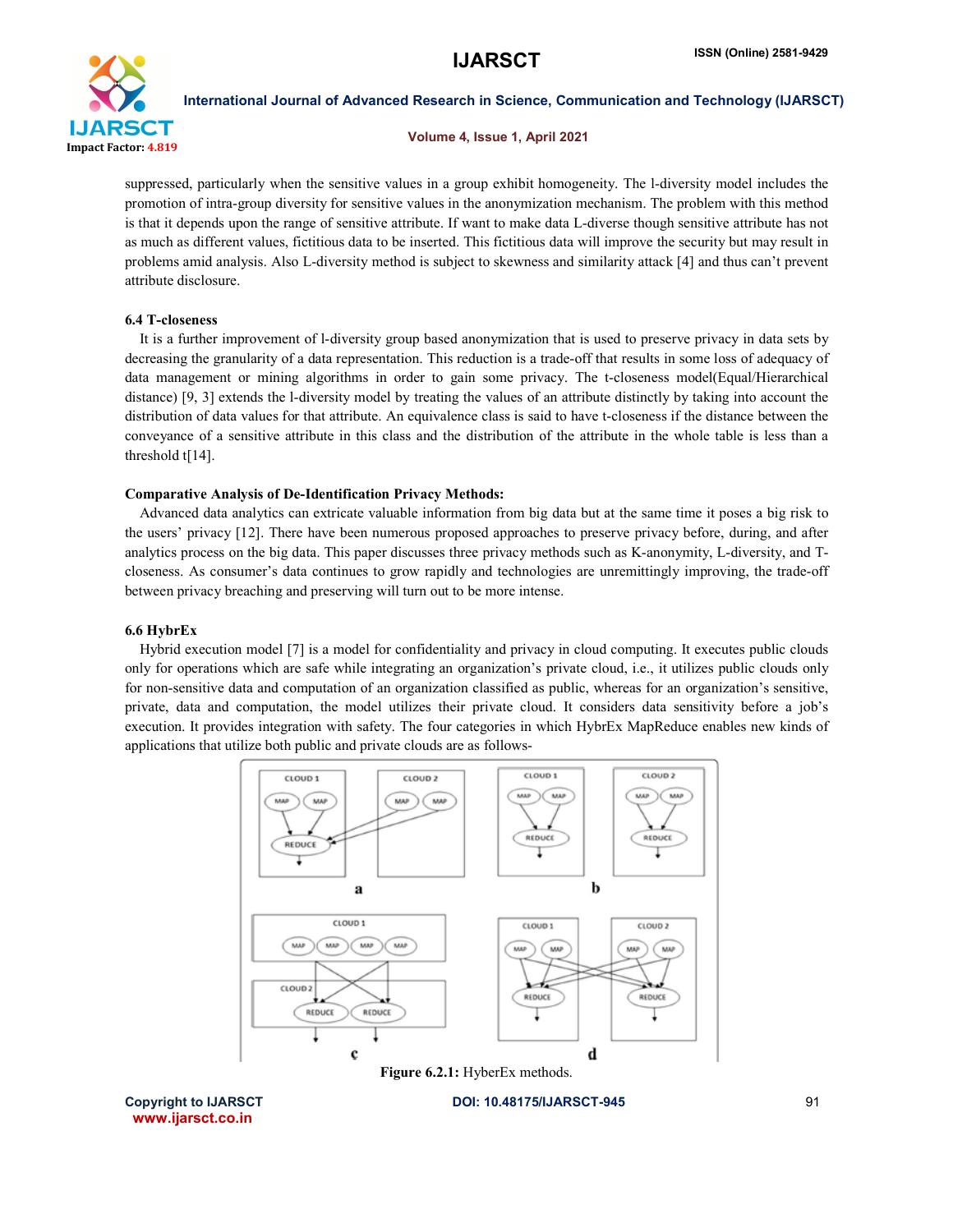

#### Volume 4, Issue 1, April 2021

- 1. Map hybrid The map phase is executed in both the public and the private clouds while the reduce phase is executed in only one of the clouds as shown in Fig. a.
- 2. Vertical partitioning It is shown in Fig. b. Map and reduce tasks are executed in the public cloud using public data as the input, shuffle intermediate data amongst them, and store the result in the public cloud. The same work is done in the private cloud with private data. The jobs are processed in isolation.
- 3. Horizontal partitioning The Map phase is executed at public clouds only while the reduce phase is executed at a private cloud as can be seen in Fig. c.
- 4. Hybrid As in the figure shown in Fig. d, the map phase and the reduce phase are executed on both public and private clouds. Data transmission among the clouds is also possible.

 Integrity check models of full integrity and quick integrity checking are suggested as well. The problem with HybridEx is that it does not deal with the key that is generated at public and private clouds in the map phase and that it deals with only cloud as an adversary.

# 6.7 Privacy Preserving Aggregation

 Privacy-preserving aggregation [8] is built on homomorphic encryption used as a popular data collecting technique for event statistics. Given a homomorphic public key encryption algorithm, different sources can use the same public key to encrypt their individual data into cipher texts [9]. These cipher texts can be aggregated, and the aggregated result can be recovered with the corresponding private key. But, aggregation is purpose-specific. So, privacy- preserving aggregation can protect individual privacy in the phases of big data collecting and storing. Because of its inflexibility, it cannot run complex data mining to exploit new knowledge. As such, privacy-preserving aggregation is insufficient for big data analytics.

#### 6.8 Differential Privacy

 Differential Privacy [10] is a technology that provides researchers and database analysts a facility to obtain the useful information from the databases that contain personal information of people without revealing the personal identities of the individuals. This is done by introducing a minimum distraction in the information provided by the database system. The distraction introduced is large enough so that they protect the privacy and at the same time small enough so that the information provided to analyst is still useful. Earlier some techniques have been used to protect the privacy, but proved to be unsuccessful.



Figure 6.8: Differential privacy as solution to privacy preserving in big data

 Differential Privacy (DP) deals to provide the solution to this problem as shown Fig. 6.8. In DP analyst are not provided the direct access to the database containing personal information. An intermediary piece of software is introduced between the database and the analyst to protect the privacy. This intermediary software is also called as the privacy guard.

Step 1 The analyst can make a query to the database through this intermediary privacy guard.

www.ijarsct.co.in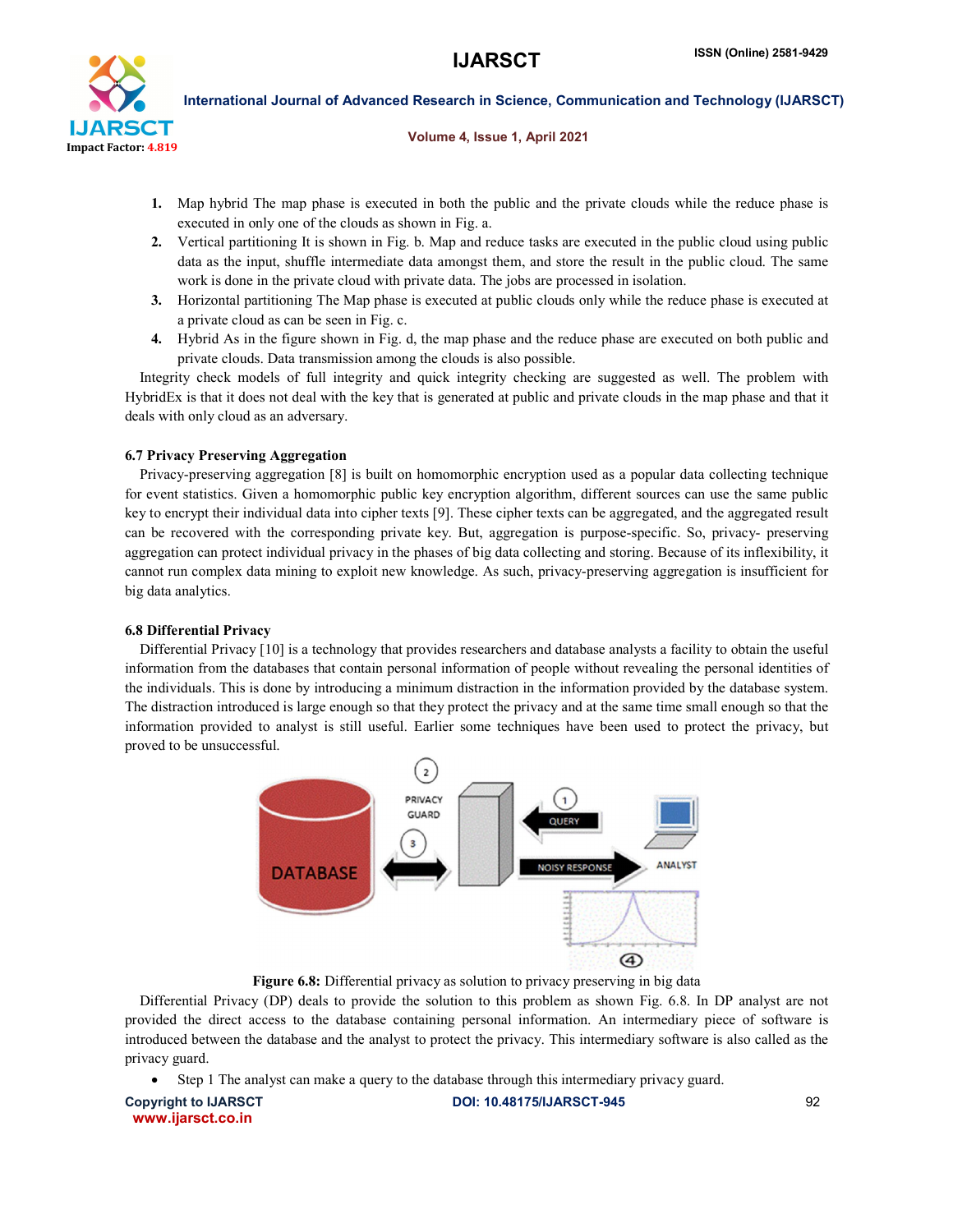

#### Volume 4, Issue 1, April 2021

- Step 2 The privacy guard takes the query from the analyst and evaluates this query and other earlier queries for the privacy risk. After evaluation of privacy risk.
- Step 3 The privacy guard then gets the answer from the database.
- Step 4 Add some distortion to it according to the evaluated privacy risk and finally provide it to the analyst.

 The amount of distortion added to the pure data is proportional to the evaluated privacy risk. If the privacy risk is low, distortion added is small enough so that it do not affect the quality of answer, but large enough that they protect the individual privacy of database. But if the privacy risk is high then more distortion is added.

#### 6.9 Identity Based Anonymization

 These techniques encountered issues when successfully combined anonymization, privacy protection, and big data techniques [11] to analyse usage data while protecting the identities of users. Intel Human Factors Engineering team wanted to use web page access logs and big data tools to enhance convenience of Intel's heavily used internal web portal. To protect Intel employees' privacy, they were required to remove personally identifying information (PII) from the portal's usage log repository but in a way that did not influence the utilization of big data tools to do analysis or the ability to re-identify a log entry in order to investigate unusual behaviour. Cloud computing is a type of large-scale distributed computing paradigms which has become a driving force for Information and Communications Technology over the past several years, due to its innovative and promising vision. It provides the possibility of improving IT systems management and is changing the way in which hardware and software are designed, purchased, and utilized.

 Cloud storage service brings significant benefits to data owners, say, (1) reducing cloud users' burden of storage management and equipment maintenance, (2) avoiding investing a large amount of hardware and software, (3) enabling the data access independent of geographical position, (4) accessing data at any time and from anywhere [12]. To meet these objectives, Intel created an open architecture for anonymization [11] that allowed a variety of tools to be utilized for both de-identifying and re-identifying web log records. In the process of implementing architecture, found that enterprise data has properties different from the standard examples in anonymization literature [13]. This concept showed that big data techniques could yield benefits in the enterprise environment even when working on anonymized data. Intel also found that despite masking obvious Personal Identification Information like usernames and IP addresses, the anonymized data was defenceless against correlation attacks. They explored the trade-offs of correcting these vulnerabilities and found that User Agent (Browser/OS) information strongly correlates to individual users. This is a case study of anonymization implementation in an enterprise, describing requirements, implementation, and experiences encountered when utilizing anonymization to protect privacy in enterprise data analysed using big data techniques. This investigation of the quality of anonymization used k-anonymity based metrics. Intel used Hadoop to analyse the anonymized data and acquire valuable results for the Human Factors analysts [14, 15]. At the same time, learned that anonymization needs to be more than simply masking or generalizing certain fields—anonymized datasets need to be carefully analysed to determine whether they are vulnerable to attack.

# VII. CONCLUSION

 Big data [2, 8] is analysed for bits of knowledge that leads to better decisions and strategic moves for overpowering businesses. Yet only a small percentage of data is actually analysed. In this paper, a brief explanation about the privacy challenges in big data by first identifying big data privacy requirements and then discussing whether existing privacy preserving techniques are sufficient for big data processing or not. Privacy challenges in each phase of big data life cycle [7] are presented along with the advantages and disadvantages of existing privacy-preserving technologies in the context of big data applications. This paper also presents traditional as well as recent techniques of privacy preserving methods in big data. Concepts of identity based anonymization [11] and differential privacy [10] and comparative study between various recent techniques of big data privacy are also discussed. It presents scalable anonymization methods [9] within the MapReduce framework based on cloud. It can be easily scaled up by increasing the number of mappers and reducers. By extending privacy preserving methods using Differential privacy, which has a power to prevent some of the security risk but at last it will has some demerits and need to improve by adding different learning techniques.

www.ijarsct.co.in